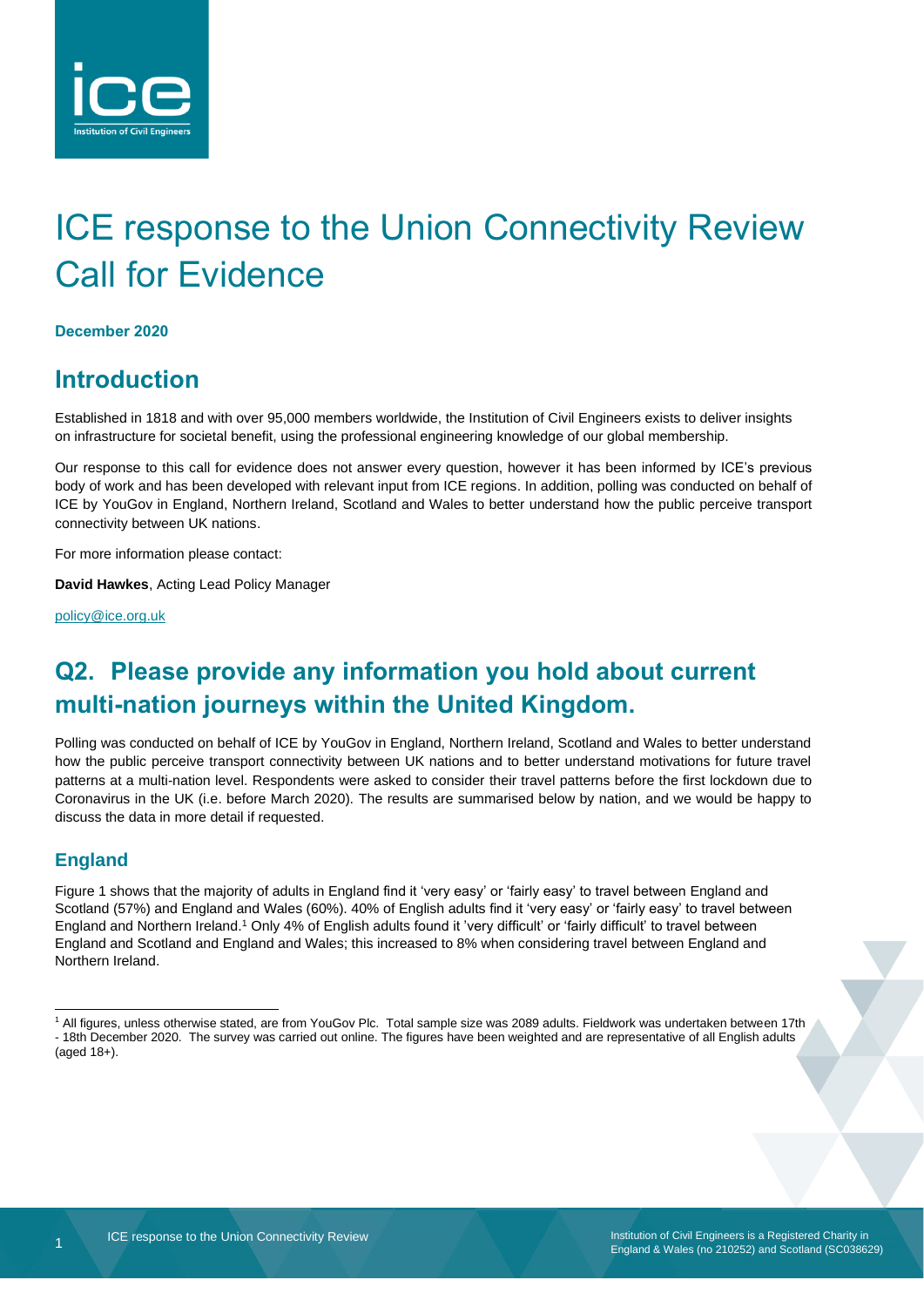

#### **Figure 1: Before travel restrictions came into place, in general, how easy or difficult would you say it was to travel between England and each of the other nations of the UK?**

| Ease of<br>travelling<br>between<br>nations  | Very<br>easy | Fairly<br>easy | Fairly<br>difficult | Very<br>difficult | Don't<br>know | Not applicable - I<br>didn't generally<br>travel between<br>England and this<br>nation | <b>Net: Easy</b> | Net:<br><b>Difficult</b> |
|----------------------------------------------|--------------|----------------|---------------------|-------------------|---------------|----------------------------------------------------------------------------------------|------------------|--------------------------|
| England<br>and<br>Scotland                   | 43%          | 14%            | 3%                  | 1%                | 3%            | 36%                                                                                    | 57%              | 4%                       |
| England<br>and Wales                         | 47%          | 13%            | 3%                  | 1%                | 3%            | 33%                                                                                    | 60%              | 4%                       |
| England<br>and<br><b>Northern</b><br>Ireland | 19%          | 21%            | 7%                  | 2%                | 5%            | 47%                                                                                    | 40%              | 8%                       |

When asked to consider future travel between England and other UK nations (Figure 2), 65% of English adults stated that a cheaper cost of travel would motivate them to travel more frequently. 39% of English adults would be motivated to travel more frequently if there were faster journey times, with 35% stating that a more direct journey (i.e. fewer changes) would encourage them to travel to other UK nations. 21% of English adults would be motivated to travel more frequently to other UK nations if their journey emitted less carbon dioxide.



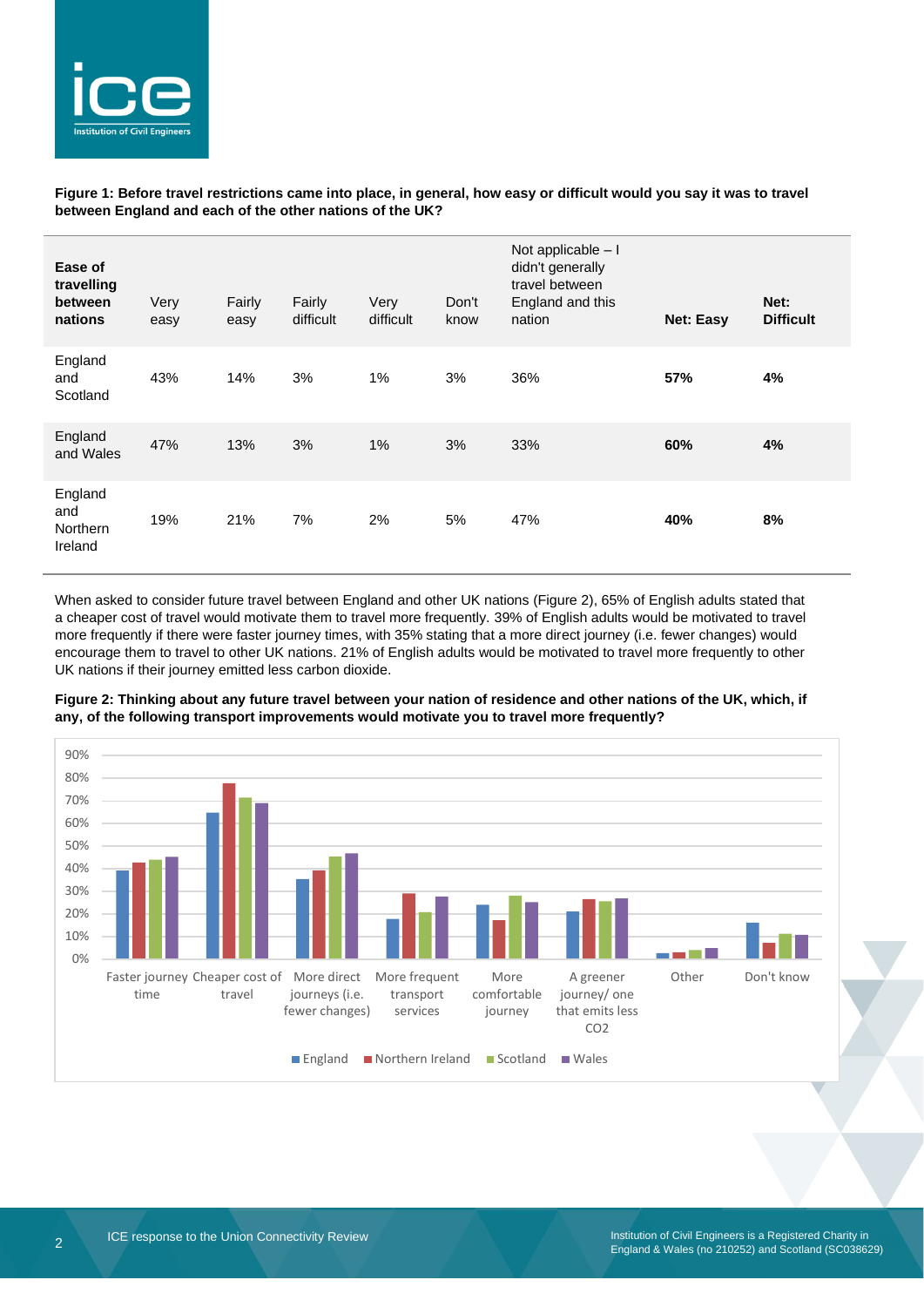

48% of English adults agree that England has good transport connectivity with other nations of the UK (Figure 3). Broken down by English region, 57% of adults in London agree that England has good transport connectivity with other nations of the UK, while 44% of adults in the North of England agree with that statement. One-fifth of adults in the North of England disagree that England has good transport connections with other nations of the UK.

Even if transport connectivity between England and other nations of the UK was improved, 28% of English adults would be unlikely to travel to other UK nations.

46% of English adults stated that they will be returning to their normal travel patterns to other UK nations after the end of Covid-19 restrictions, with 11% stating that they would not.

31% of English adults agreed that better transport connectivity between England and other UK nations would have a positive impact on their quality of life.

#### **Figure 3: To what extent do you agree or disagree with each of the following statements (England)?**

| Agree/disagree<br>statements                                                                                                             | Strongly<br>agree | Tend to<br>agree | <b>Neither</b><br>agree<br>nor<br>disagree | Tend to<br>disagree | Strongly<br>disagree | Don't<br>know | Net:<br>Agree | Net:<br><b>Disagree</b> |
|------------------------------------------------------------------------------------------------------------------------------------------|-------------------|------------------|--------------------------------------------|---------------------|----------------------|---------------|---------------|-------------------------|
| England has good transport<br>connectivity with other<br>nations of the UK                                                               | 7%                | 41%              | 25%                                        | 12%                 | 4%                   | 11%           | 48%           | 16%                     |
| Even if transport<br>connectivity is improved, I<br>would be unlikely to travel<br>between England and other<br>nations of the UK        | 8%                | 20%              | 27%                                        | 24%                 | 13%                  | 8%            | 28%           | 37%                     |
| I will be returning to my<br>normal travel patterns to<br>other nations of the UK after<br>the end of Covid-19<br>restrictions           | 14%               | 31%              | 31%                                        | 7%                  | 4%                   | 12%           | 46%           | 11%                     |
| Better transport connectivity<br>between England and other<br>nations of the UK would<br>have a positive impact on<br>my quality of life | 8%                | 23%              | 39%                                        | 13%                 | 8%                   | 9%            | 31%           | 21%                     |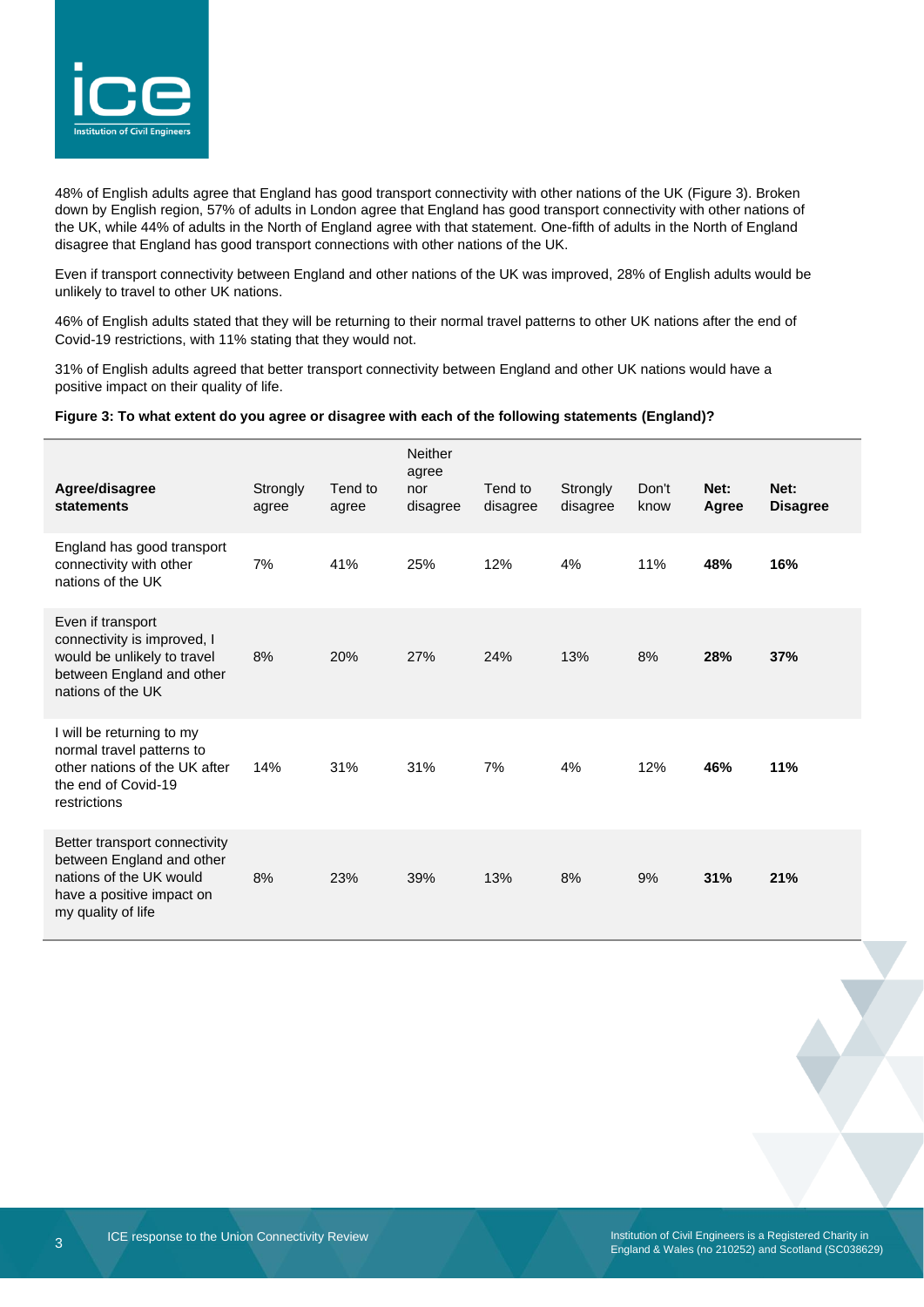

### **Northern Ireland**

NI adults find it easier to travel between Northern Ireland and other UK nations than English adults find it to travel between England and other UK nations (Figure 4). <sup>2</sup> 78% of NI adults say it is 'very easy' or 'fairly easy' to travel between Northern Ireland and England, 74% say it is 'very easy' or 'fairly easy' to travel between Northern Ireland and Scotland, while 56% find it 'very easy' or 'fairly easy' to travel between Northern Ireland and Wales. Only 5% of NI adults consider it 'very difficult' or 'fairly difficult' to travel between Northern Ireland and England and Northern Ireland and Scotland; this increases to 12% when considering travel between Northern Ireland and Wales.

#### **Figure 4: Before travel restrictions came into place, in general, how easy or difficult would you say it was to travel between Northern Ireland and each of the other nations of the UK?**

| Ease of<br>travelling<br>between<br>nations | Very<br>easy | Fairly<br>easy | Fairly<br>difficult | Very<br>difficult | Don't<br>know | Not applicable $-1$<br>didn't generally<br>travel between<br>Northern Ireland and<br>this nation | <b>Net: Easy</b> | Net:<br><b>Difficult</b> |
|---------------------------------------------|--------------|----------------|---------------------|-------------------|---------------|--------------------------------------------------------------------------------------------------|------------------|--------------------------|
| <b>Northern</b><br>Ireland and<br>Scotland  | 55%          | 19%            | 3%                  | 2%                | $1\%$         | 19%                                                                                              | 74%              | 5%                       |
| <b>Northern</b><br>Ireland and<br>Wales     | 32%          | 24%            | 9%                  | 3%                | 4%            | 28%                                                                                              | 56%              | 12%                      |
| <b>Northern</b><br>Ireland and<br>England   | 55%          | 23%            | 3%                  | 2%                | 1%            | 16%                                                                                              | 78%              | 5%                       |

When asked to consider future travel between NI and other UK nations (Figure 2), 74% of NI adults stated that a cheaper cost of travel would motivate them to travel more frequently. 43% state that a faster journey time would motivate more frequent travel, while 27% would be motivated to travel more frequently to other UK nations if the journey they took emitted less carbon dioxide.

44% of NI adults agree that Northern Ireland has good transport connectivity with other UK nations, though 34% disagree (Figure 5). 58% of NI adults agreed that better transport connectivity between Northern Ireland and other UK nations would have a positive impact on their quality of life.

Only 13% of NI adults agreed that they would be unlikely to travel between Northern Ireland and other nations of the UK even if transport connectivity was improved.

65% of NI adults stated that they will be returning to their normal travel patterns to other UK nations after the end of Covid-19 restrictions.

<sup>&</sup>lt;sup>2</sup> All figures, unless otherwise stated, are from YouGov Plc. Total sample size was 503 adults. Fieldwork was undertaken between 17th -23rd December 2020. The survey was carried out online. The figures have been weighted and are representative of all NI adults (aged  $18+$ ).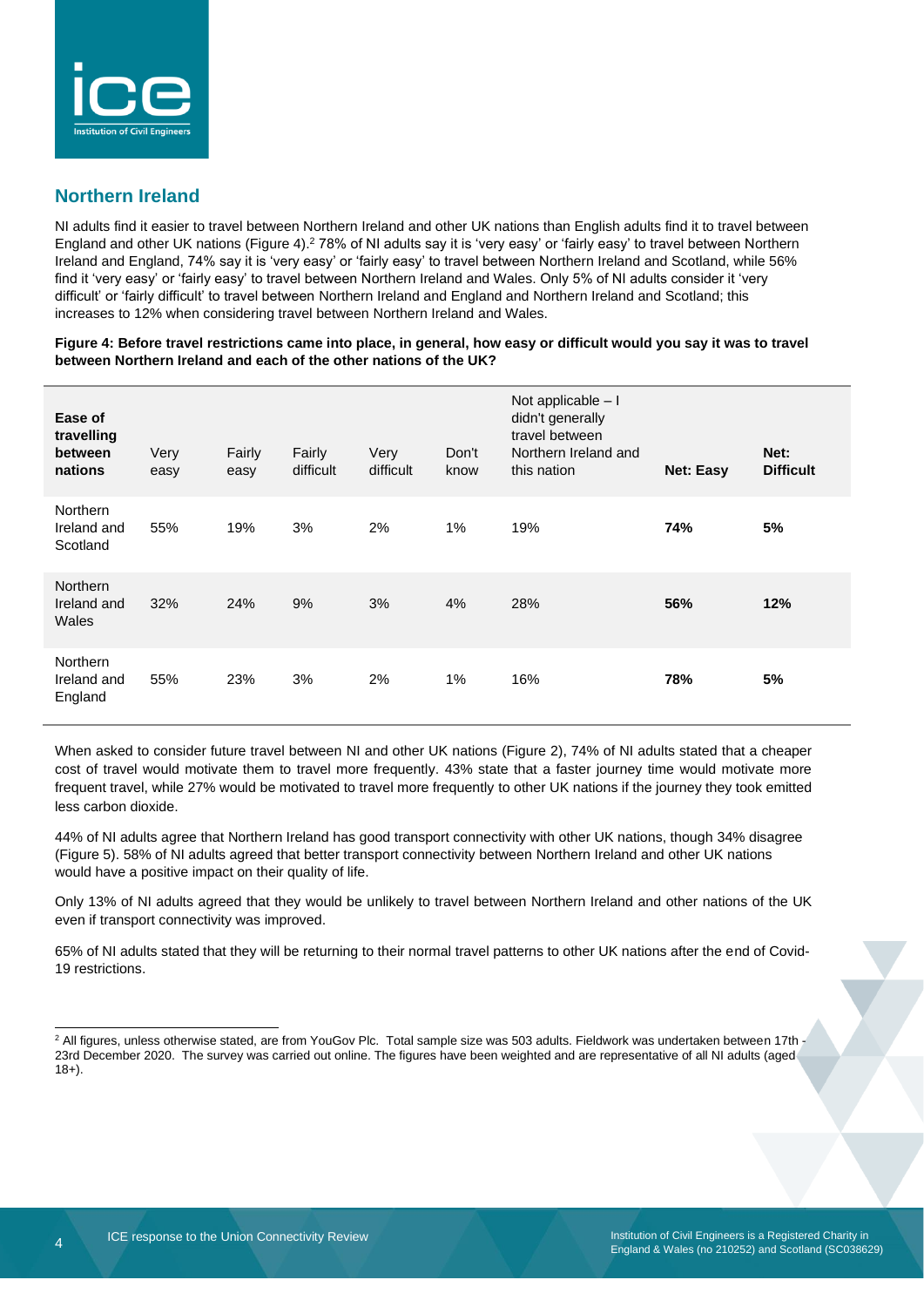

#### **Figure 5: To what extent do you agree or disagree with each of the following statements (Northern Ireland)?**

| Agree/disagree<br>statements                                                                                                                      | Strongly<br>agree | Tend to<br>agree | <b>Neither</b><br>agree<br>nor<br>disagree | Tend to<br>disagree | Strongly<br>disagree | Don't<br>know | Net:<br>Agree | Net:<br><b>Disagree</b> |
|---------------------------------------------------------------------------------------------------------------------------------------------------|-------------------|------------------|--------------------------------------------|---------------------|----------------------|---------------|---------------|-------------------------|
| Northern Ireland has good<br>transport connectivity with<br>other nations of the UK                                                               | 8%                | 37%              | 18%                                        | 24%                 | 10%                  | 3%            | 44%           | 34%                     |
| Even if transport<br>connectivity is improved, I<br>would be unlikely to travel<br>between Northern Ireland<br>and other nations of the UK        | 4%                | 9%               | 13%                                        | 29%                 | 40%                  | 4%            | 13%           | 69%                     |
| I will be returning to my<br>normal travel patterns to<br>other nations of the UK after<br>the end of Covid-19<br>restrictions                    | 25%               | 40%              | 17%                                        | 8%                  | 3%                   | 7%            | 65%           | 10%                     |
| Better transport connectivity<br>between Northern Ireland<br>and other nations of the UK<br>would have a positive<br>impact on my quality of life | 28%               | 29%              | 28%                                        | 7%                  | 4%                   | 4%            | 58%           | 11%                     |

### **Scotland**

Figure 6 outlines that the majority (73%) of Scottish adults find it 'very easy' or 'fairly easy' to travel between Scotland and England.<sup>3</sup> There is expected variation in region, with 81% of adults in South Scotland stating that it is 'very easy' or 'fairly easy' to travel between Scotland and England, and 63% of adults in North East Scotland stating that it is 'very easy' or 'fairly easy' to travel between Scotland and England.

44% of Scottish adults find it 'very easy' or 'fairly easy' to travel between Scotland and Wales, with 46% of Scottish adults stating it is 'very easy' or 'fairly easy' to travel between Scotland and Northern Ireland.

<sup>&</sup>lt;sup>3</sup> All figures, unless otherwise stated, are from YouGov Plc. Total sample size was 1000 adults. Fieldwork was undertaken between 17th - 22nd December 2020. The survey was carried out online. The figures have been weighted and are representative of all Scottish adults (aged 18+).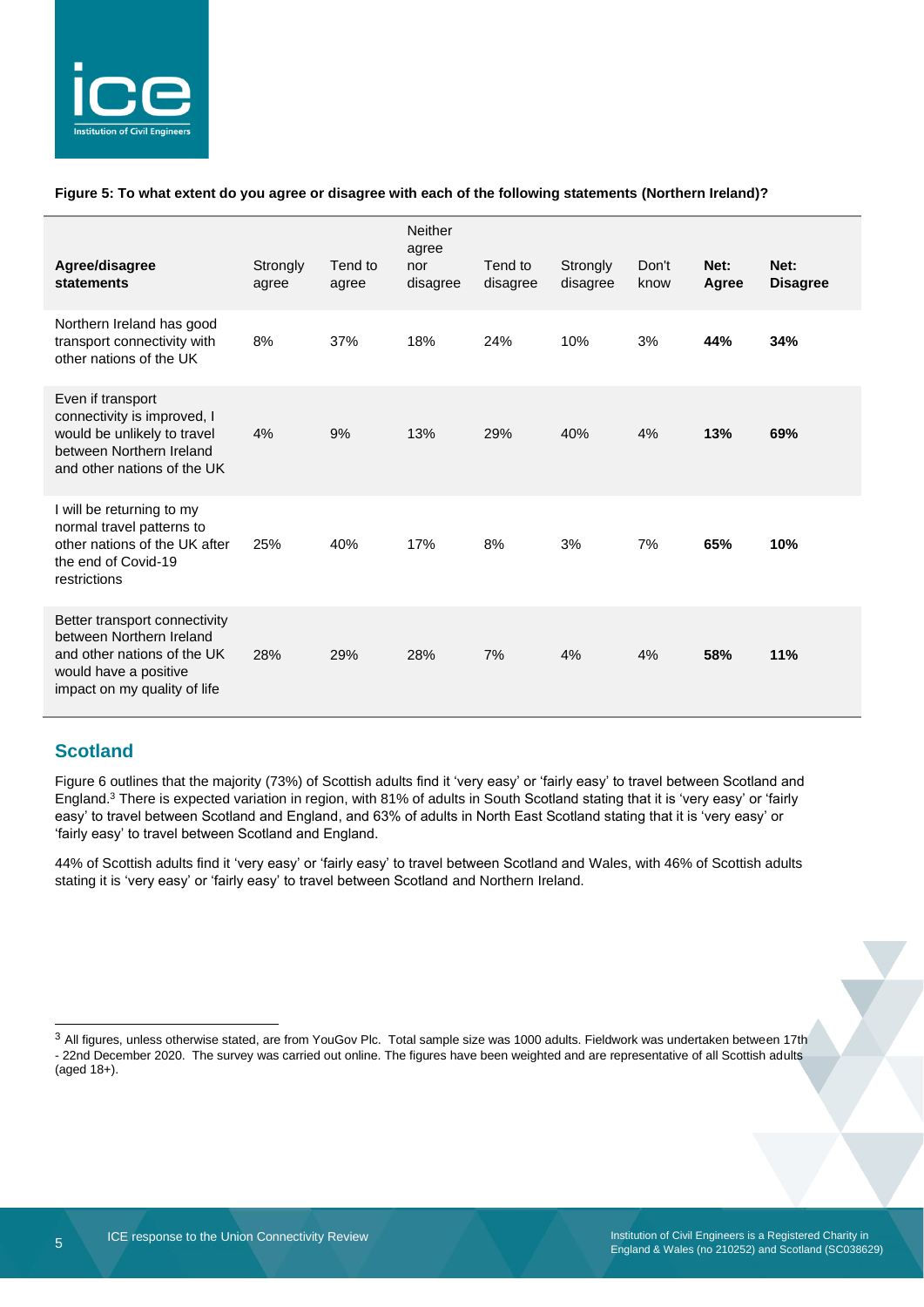

#### **Figure 6: Before travel restrictions came into place, in general, how easy or difficult would you say it was to travel between Scotland and each of the other nations of the UK?**

| Ease of<br>travelling<br>between<br>nations | Very<br>easy | Fairly<br>easy | Fairly<br>difficult | Very<br>difficult | Don't<br>know | Not applicable - I<br>didn't generally<br>travel between<br>Scotland and this<br>nation | <b>Net: Easy</b> | Net:<br><b>Difficult</b> |
|---------------------------------------------|--------------|----------------|---------------------|-------------------|---------------|-----------------------------------------------------------------------------------------|------------------|--------------------------|
| Scotland<br>and<br>England                  | 60%          | 13%            | 2%                  | 1%                | 1%            | 23%                                                                                     | 73%              | 2%                       |
| Scotland<br>and Wales                       | 29%          | 15%            | 7%                  | 2%                | 2%            | 45%                                                                                     | 44%              | 9%                       |
| Scotland<br>and<br>Northern<br>Ireland      | 26%          | 20%            | 5%                  | $1\%$             | 3%            | 45%                                                                                     | 46%              | 6%                       |

When asked to consider future travel between Scotland and other UK nations (Figure 2), 71% of Scottish adults stated that a cheaper cost of travel would motivate them to travel more frequently. 45% of Scottish adults would be motivated to travel more frequently if their journey was more direct (i.e. fewer changes), while 44% would be motivated to travel more frequently if their journey was faster. 26% of Scottish adults would be motivated to travel more frequently to other UK nations if the journey they took emitted less carbon dioxide.

48% of Scottish adults agree (20% disagree) that Scotland has good transport connectivity with other nations of the UK. Even if transport connectivity between Scotland and other nations of the UK was improved, 24% of Scottish adults would be unlikely to travel to other UK nations.

The majority (55%) of Scottish adults stated that they will be returning to their normal travel patterns to other UK nations after the end of Covid-19 restrictions.

43% of Scottish adults agreed that better transport connectivity between Scotland and other UK nations would have a positive impact on their quality of life. This was most prominent among younger Scottish adults, with 67% of Scottish adults aged between 18 and 24 stating that better transport connectivity between Scotland and other UK nations would have a positive impact on their quality of life.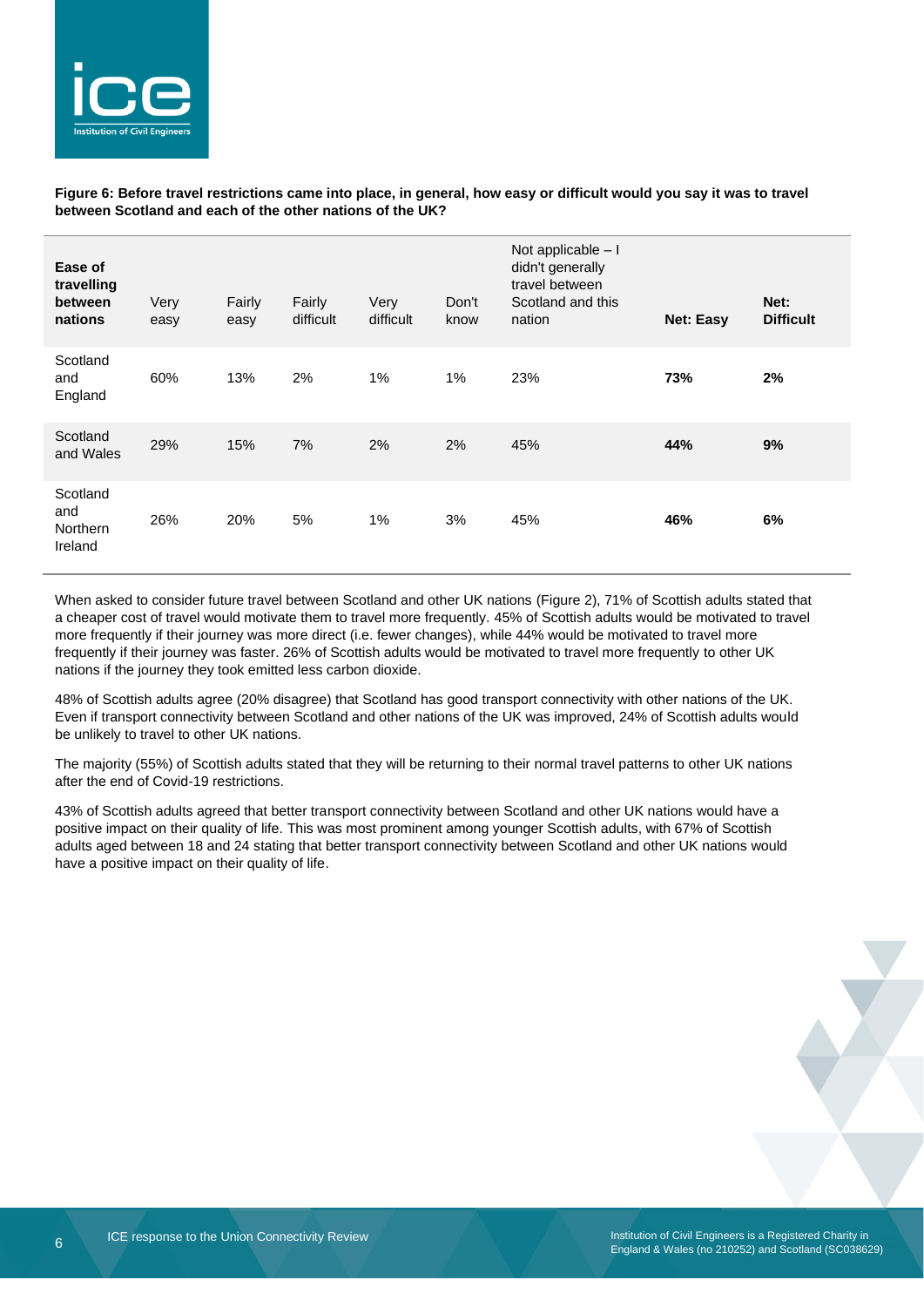

#### **Figure 7: To what extent do you agree or disagree with each of the following statements (Scotland)?**

| Agree/disagree<br>statements                                                                                                              | Strongly<br>agree | Tend to<br>agree | <b>Neither</b><br>agree<br>nor<br>disagree | Tend to<br>disagree | Strongly<br>disagree | Don't<br>know | Net:<br>Agree | Net:<br><b>Disagree</b> |
|-------------------------------------------------------------------------------------------------------------------------------------------|-------------------|------------------|--------------------------------------------|---------------------|----------------------|---------------|---------------|-------------------------|
| Scotland has good transport<br>connectivity with other<br>nations of the UK                                                               | 9%                | 39%              | 25%                                        | 16%                 | 4%                   | 7%            | 48%           | 20%                     |
| Even if transport<br>connectivity is improved, I<br>would be unlikely to travel<br>between Scotland and other<br>nations of the UK        | 7%                | 16%              | 22%                                        | 27%                 | 23%                  | 5%            | 24%           | 49%                     |
| I will be returning to my<br>normal travel patterns to<br>other nations of the UK after<br>the end of Covid-19<br>restrictions            | 22%               | 33%              | 25%                                        | 8%                  | 3%                   | 10%           | 55%           | 11%                     |
| Better transport connectivity<br>between Scotland and other<br>nations of the UK would<br>have a positive impact on<br>my quality of life | 14%               | 30%              | 36%                                        | 9%                  | 6%                   | 5%            | 43%           | 15%                     |

#### **Wales**

77% of Welsh adults (Figure 8) state that it is 'very easy' or 'fairly easy' to travel between Wales and England.<sup>4</sup> 40% say it is 'very easy' or 'fairly easy' to travel between Wales and Scotland, while 30% find it 'very easy' or 'fairly easy' to travel between Wales and NI. Only 4% of Welsh adults consider it 'very difficult' or 'fairly difficult' to travel between Wales and England; this increases to 13% when considering travel between Wales and NI, and Wales and Scotland.

<sup>4</sup> All figures, unless otherwise stated, are from YouGov Plc. Total sample size was 1000 adults. Fieldwork was undertaken between 17th - 21st December 2020. The survey was carried out online. The figures have been weighted and are representative of all Welsh adults (aged 18+).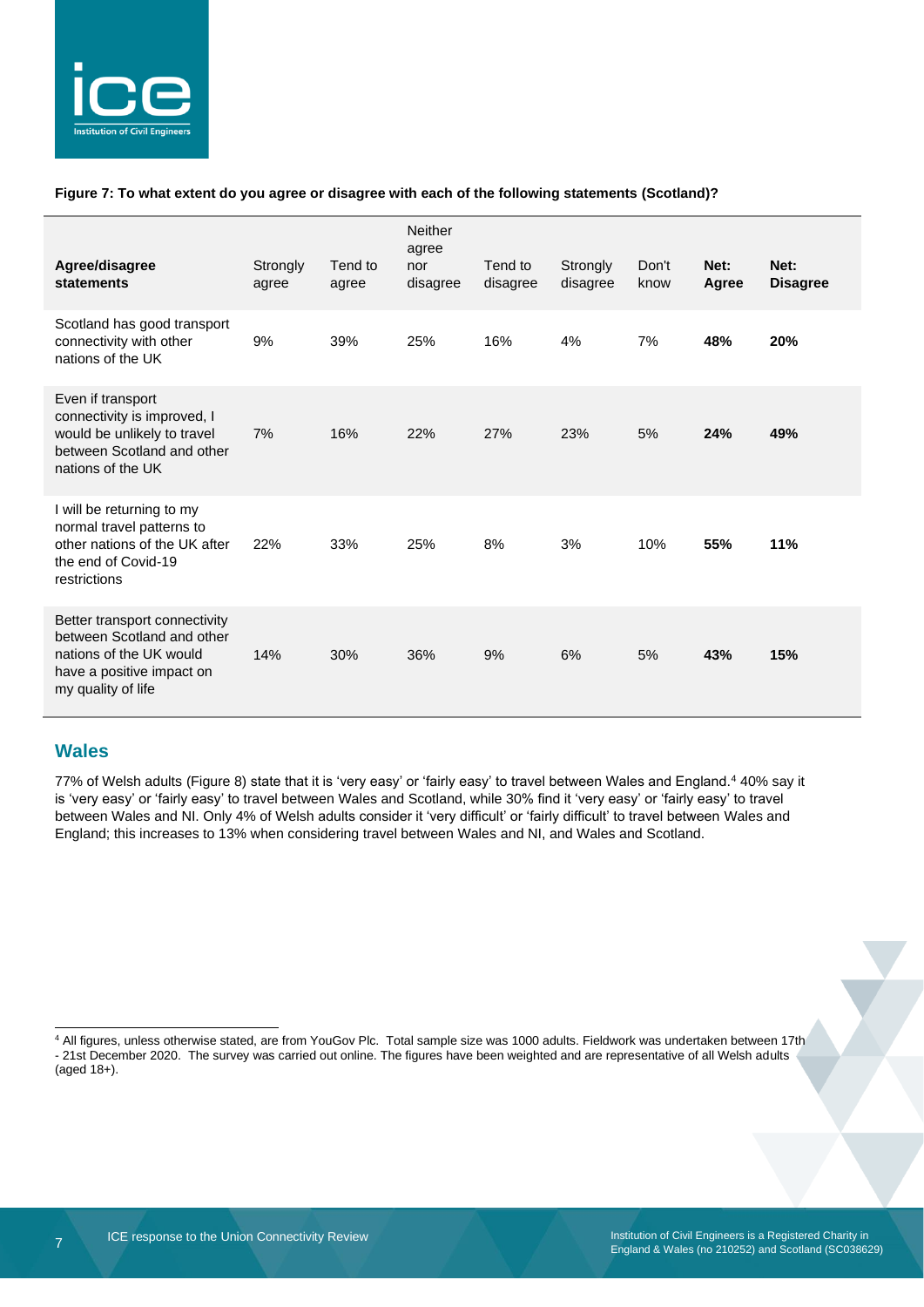

**Figure 8: Before travel restrictions came into place, in general, how easy or difficult would you say it was to travel between Wales and each of the other nations of the UK?**

| Ease of<br>travelling<br>between<br>nations | Very<br>easy | Fairly<br>easy | Fairly<br>difficult | Very<br>difficult | Don't<br>know | Not applicable - I<br>didn't generally<br>travel between<br>Wales and this<br>nation | <b>Net: Easy</b> | Net:<br><b>Difficult</b> |
|---------------------------------------------|--------------|----------------|---------------------|-------------------|---------------|--------------------------------------------------------------------------------------|------------------|--------------------------|
| Wales and<br>England                        | 63%          | 15%            | 2%                  | 1%                | 1%            | 18%                                                                                  | 77%              | 4%                       |
| Wales and<br>Scotland                       | 23%          | 17%            | 9%                  | 3%                | 2%            | 46%                                                                                  | 40%              | 13%                      |
| Wales and<br><b>Northern</b><br>Ireland     | 14%          | 15%            | 8%                  | 5%                | 5%            | 52%                                                                                  | 30%              | 13%                      |

Figure 2 shows that 69% of Welsh adults stated that a cheaper cost of travel would motivate them to travel between Wales and other UK nations more frequently, with 47% stating they would be motivated to travel more frequently if their journey was more direct (i.e. fewer changes). 45% of Welsh adults would be motivated to travel more frequently if their journey was faster, with 27% stating that a greener journey (i.e. one that emits less carbon dioxide) would motivate them to travel to other UK nations.

35% of Welsh adults agree (35% also disagree) that Wales has good transport connectivity with other UK nations, the lowest amongst all nations (Figure 9).

Even if transport connectivity between Wales and other nations of the UK was improved, 19% of Welsh adults would be unlikely to travel to other UK nations. The majority (57%) of Welsh adults stated that they will be returning to their normal travel patterns to other UK nations after the end of Covid-19 restrictions.

49% of Welsh adults agreed that better transport connectivity between Wales and other UK nations would have a positive impact on their quality of life.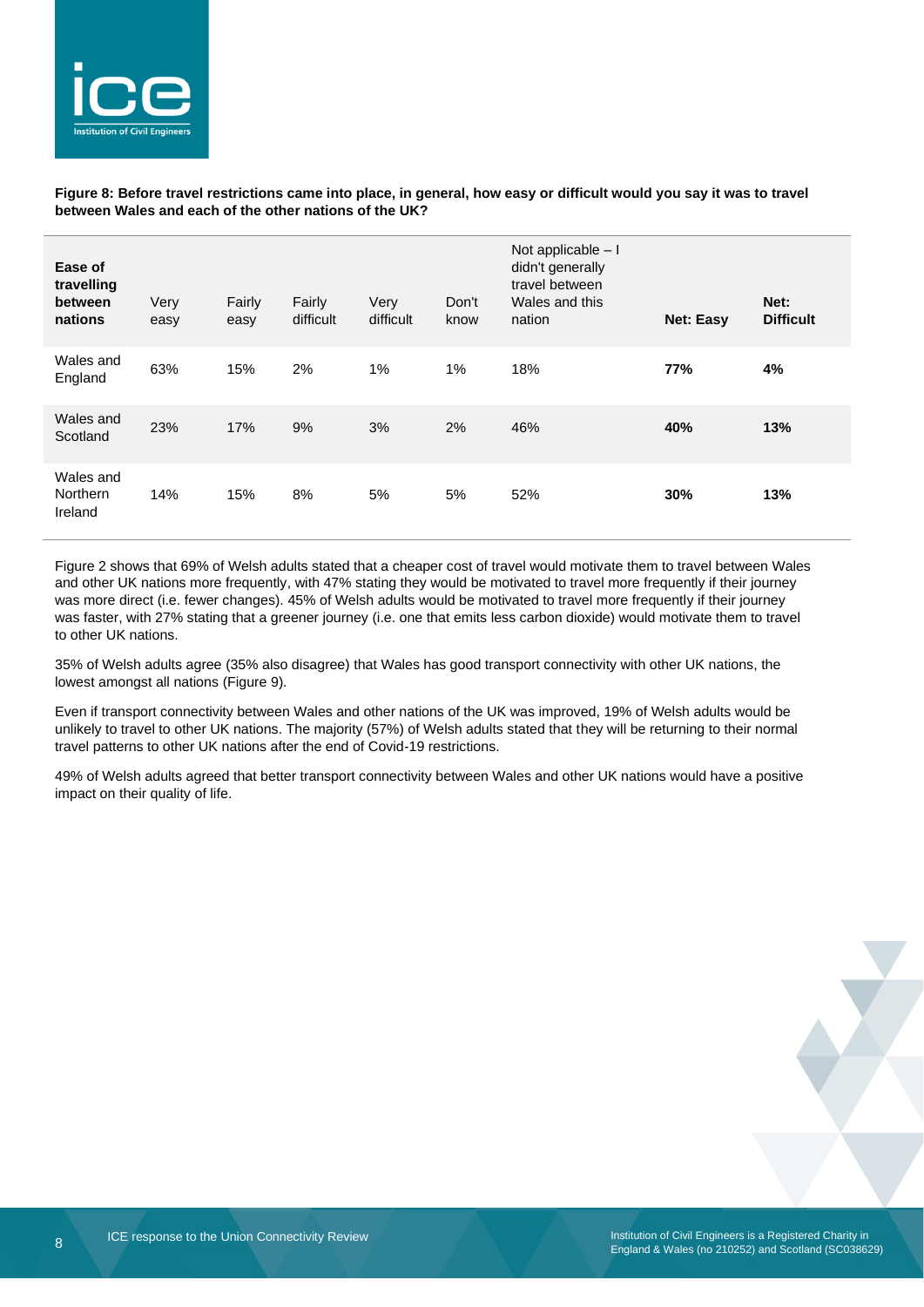

#### **Figure 9: To what extent do you agree or disagree with each of the following statements (Wales)?**

| Agree/disagree<br>statements                                                                                                           | Strongly<br>agree | Tend to<br>agree | <b>Neither</b><br>agree<br>nor<br>disagree | Tend to<br>disagree | Strongly<br>disagree | Don't<br>know | Net:<br>Agree | Net:<br><b>Disagree</b> |
|----------------------------------------------------------------------------------------------------------------------------------------|-------------------|------------------|--------------------------------------------|---------------------|----------------------|---------------|---------------|-------------------------|
| Wales has good transport<br>connectivity with other<br>nations of the UK                                                               | 6%                | 29%              | 23%                                        | 23%                 | 12%                  | 7%            | 35%           | 35%                     |
| Even if transport<br>connectivity is improved, I<br>would be unlikely to travel<br>between Wales and other<br>nations of the UK        | 5%                | 13%              | 23%                                        | 27%                 | 27%                  | 5%            | 19%           | 54%                     |
| I will be returning to my<br>normal travel patterns to<br>other nations of the UK after<br>the end of Covid-19<br>restrictions         | 26%               | 31%              | 23%                                        | 7%                  | 5%                   | 8%            | 57%           | 11%                     |
| Better transport connectivity<br>between Wales and other<br>nations of the UK would<br>have a positive impact on<br>my quality of life | 19%               | 30%              | 34%                                        | 6%                  | 6%                   | 4%            | 49%           | 12%                     |

## **Q3. In general terms, is there a need for new or improved transport links between the nations of the United Kingdom?**

In 2016, ICE conducted its National Needs Assessment (NNA), which took stock of the UK's infrastructure and discussed the steps needed for a national infrastructure system that is efficient, affordable and sustainable.<sup>5</sup>

One of the major underpinning findings was that the UK's population is expected to increase to 75 million by 2050, and age markedly in every region. A more elderly population has important policy impacts, particularly in terms of the kind of transport services that need to be provided. However, while there is an expected ageing population nationwide, the age profile still varies significantly both geographically and between the scenarios outlined within the NNA. A scenario involving high migration and relatively slow growth in life expectancy will give rise to younger age structures, which may trigger increased demand for infrastructure services and negatively impact the service where the network is already constrained, such as in parts of England.

<sup>5</sup> ICE (2016[\) National Needs Assessment](https://www.ice.org.uk/getattachment/news-and-insight/policy/national-needs-assessment-a-vision-for-uk-infrastr/National-Needs-Assessment-PDF-(1).pdf.aspx#_ga=2.48055714.400817704.1609162167-1714938937.1528710932)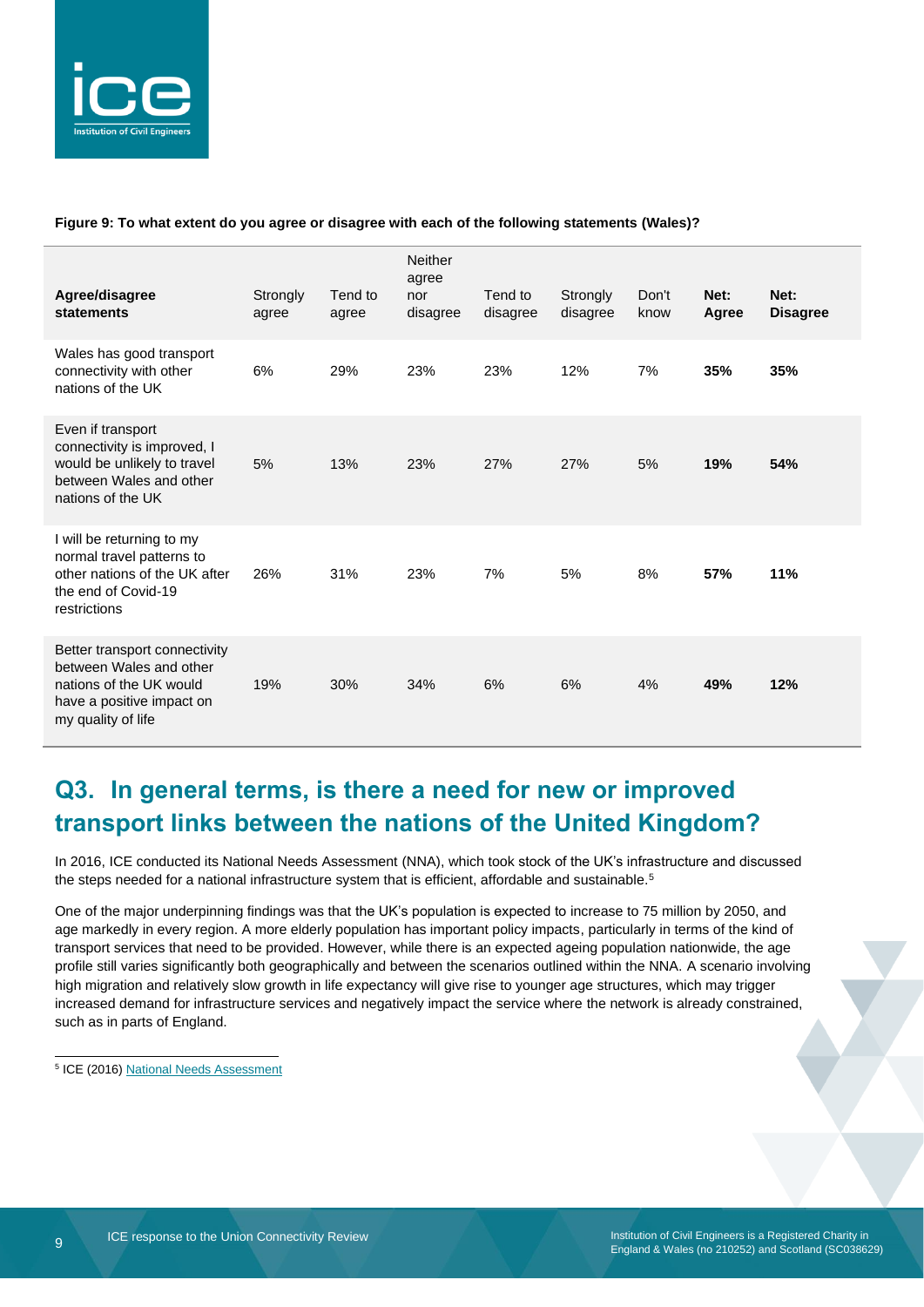

The substantial population growth projected in coming decades means that total travel demand will almost certainly increase even if travel per person is static or declining. Moreover, despite having the potential to ease congestion at peak commute times, remote working and greater flexibility may also mean that a larger proportion of the workforce will have more than one job, increasing the need to commute. In addition, as the population ages, the number of some peripatetic jobs like social care will also increase, driving the demand for transport services upwards.

# **Q5. What evidence exists to demonstrate the potential impacts of improved transport connectivity between the nations of the United Kingdom?**

The Welsh Government's draft National Development Framework outlines evidence of improved transport connectivity between UK nations, notably as almost 8 million people live within 50 miles of the Wales-England border. It sets out the importance of a collaborative and co-ordinated approach between Wales, the Midlands, North West England and South West England in order to promote accessibility and inter-linkages between these areas, ensuring these areas operate as a cohesive whole, and do not compete against each other or take strategic decisions in isolation.<sup>6</sup>

The Welsh Infrastructure Alliance, of which ICE Wales Cymru is a member, considers that Transport for Wales' plans for delivering improved and new services across the transport network provides opportunities for improvements and enhancements in services across Wales and the borders of England. The southeast and northeast Metro proposals in particular will provide further integration opportunities at a multi-nation level.<sup>7</sup>

# **Q9. With reference to the unique geographical position of Northern Ireland, please set out how best to improve crossborder transport connectivity with other UK nations**

ICE has produced a briefing on the potential for an Irish Sea crossing, outlining the technical civil engineering challenges, the feasibility of bridge and tunnel options – including road and/or rail – and a broad estimate of costs and time taken to design and build based on similar bridges and tunnels constructed internationally.<sup>8</sup>

Routes outside of Portpatrick to Bangor or Larne would require the longest tunnel sections ever built globally or need bridge spans and lengths at the limits of what have so far been achieved. The shortest route option could cost £12 billion for a rail-only tunnel, but could total as high as £50 billion when accounting for the 15 to 20 years it would take to design and build, and associated inflation over that period. A rail crossing is more likely to be feasible than a road crossing, while also being less carbon-intensive in its use.

ICE believes that any proposal for an Irish Sea crossing should be subject to a comprehensive and independent study. This would allow the right discussions about feasibility, cost and whole-life benefits to be had, and could independently consider whether a fixed link between Great Britain and Northern Ireland may enhance the wider infrastructure system. It is important that all projects be considered in a holistic and strategic way, and that they must address a societal need.

<sup>&</sup>lt;sup>6</sup> Welsh Government (2020[\) Draft National Development Framework](https://gov.wales/draft-national-development-framework)

<sup>&</sup>lt;sup>7</sup> Welsh Infrastructure Alliance (2019) [The Future Wellbeing of Wales and the Role of Infrastructure](https://www.ceca.co.uk/wp-content/uploads/2019/07/WIA-report-to-NICW-Final-Doc.pdf)

<sup>&</sup>lt;sup>8</sup> ICE (2020) **[Irish Sea Crossing Conundrum](https://www.ice.org.uk/getattachment/knowledge-and-resources/briefing-sheet/the-irish-sea-crossing-conundrum/irish_sea_crossings.pdf.aspx)**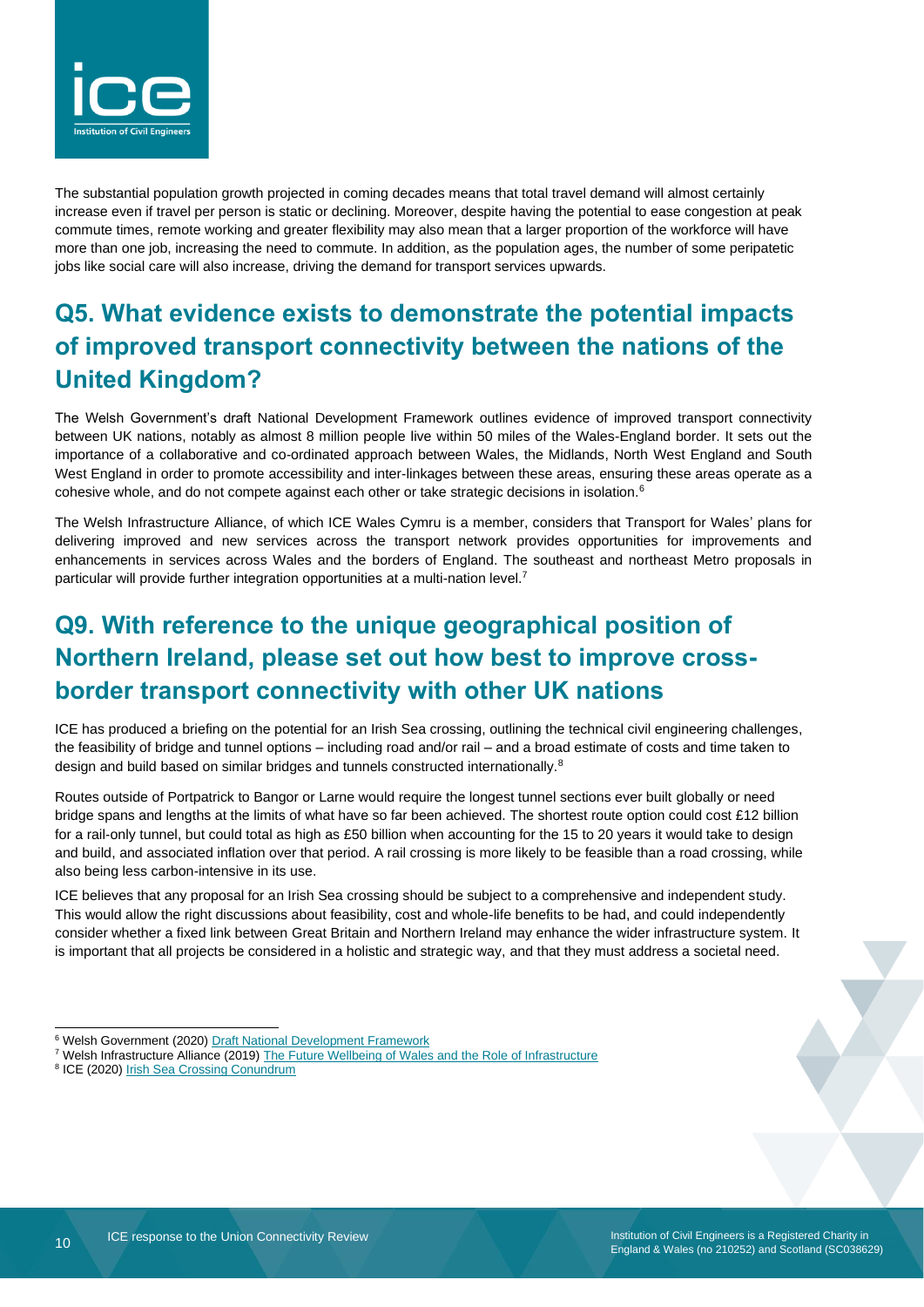

# **Q11. What else can be done to support greater transport connectivity between the nations of the UK?**

### **Strategic infrastructure planning**

ICE's Enabling Better Infrastructure programme outlines a set of principles for strategic infrastructure planning.<sup>9</sup> While the UK has a number of these principles in place, for example an infrastructure needs assessment and a National Infrastructure Strategy, there are still improvements that can be made to these foundations.

In the case of multi-nation transport connectivity, clarity is required on governance, responsibilities between the political executive, the national legislature, permanent officials and any expert independent infrastructure commissions.

There is potential here, for example, to co-ordinate action between the National Infrastructure Commission, the outputs of the Infrastructure Commission for Scotland, the National Infrastructure Commission for Wales, and any potential Commission arising in Northern Ireland, to jointly develop a credible needs assessment grounded in the current and future performance of the assets and networks making up the transport infrastructure system. The assessment should generate a multifactor, cross-sectoral analysis of future needs and highlight where there are trade-offs between competing objectives.

### **Regional infrastructure strategies**

In 2016, ICE argued for the creation of cross-sectoral regional infrastructure forums, bringing together government, regulators, businesses and stakeholder representatives to develop regional infrastructure strategies in England. <sup>10</sup> ICE's 2019 State of the Nation report on infrastructure and housing showed that support for those forums is still high, and that housing must also be central to this, ensuring any planned infrastructure supports new housebuilding.<sup>11</sup>

Devolution in England has focused on city-regions and on the conceptualisation of new economic geographies such as the Northern Powerhouse and Midlands Engine. As the programme of devolution progresses it is critical that the different levels of decision-making and service delivery are effectively joined-up, both with one another and with strategic developments at national and multi-national level.

There are inextricable links between housing, energy and water supply, waste services and the provision of transport. Within this, many different public and private sector organisations are responsible for infrastructure delivery. A strategic approach to their delivery can foster a better understanding of overall system need. Setting in place a framework to inform where ultimate decision-making over the implementation and delivery of a given area of infrastructure policy should be located is imperative. It is as important to establish a system of identifying infrastructure need at multiple political and economic levels, while allowing for effective community engagement.

Lessons need to be learned from previous and current deficiencies in the system, while building on the success seen recently in combined authorities and subnational transport bodies (STBs) that have brought together multiple stakeholders in developing a coherent vision with continuous engagement.

We believe that forums for developing regional infrastructure strategies should be convened and managed by subnational infrastructure bodies – these bodies would be created by extending the current remit of STBs such as England's Economic

<sup>&</sup>lt;sup>9</sup> ICE (2019[\) Enabling Better Infrastructure](https://www.ice.org.uk/ICEDevelopmentWebPortal/media/Documents/Media/ice-enabling-better-infrastructure-report.pdf)

<sup>&</sup>lt;sup>10</sup> ICE (2016) [State of the Nation 2016: Devolution](https://www.ice.org.uk/getattachment/news-and-insight/policy/state-of-the-nation-2016-devolution/state-of-the-nation-2016-devolution.pdf.aspx#_ga=2.242644161.217852908.1564734551-1714938937.1528710932)

<sup>&</sup>lt;sup>11</sup> ICE (2019) [State of the Nation 2019: Connecting Infrastructure with Housing](https://www.ice.org.uk/getattachment/news-and-insight/policy/state-of-the-nation-2019/ice-state-of-the-nation-2019.pdf.aspx#_ga=2.1468849.1022394631.1568276180-2027898735.1536748453)